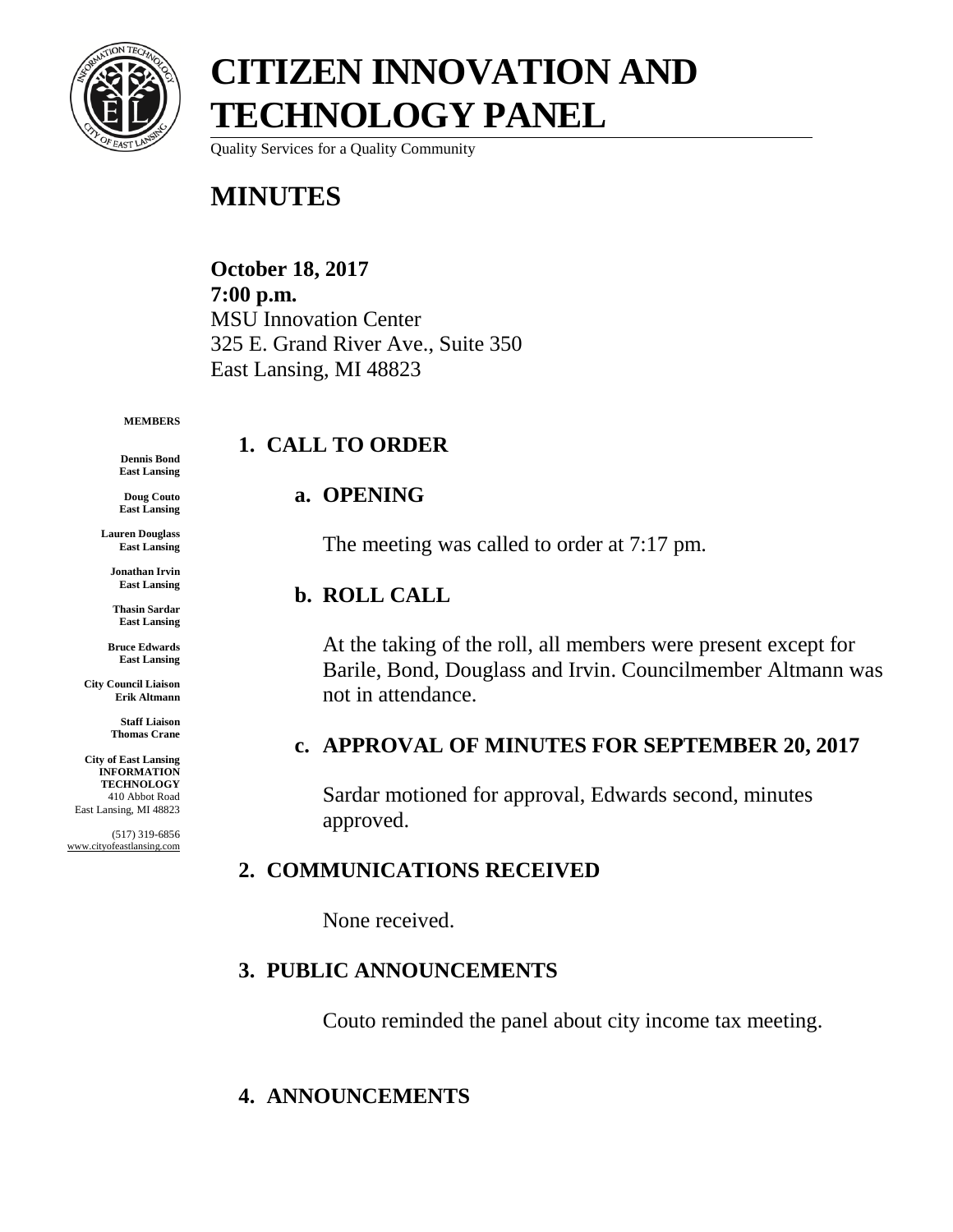Quality Services for a Quality Community

#### **5. UNFINISHED BUSINESS**

#### **a. Senior Commission Activities**

Couto mentioned that the Senior Commission was unavailable for the November meeting.

#### **b. Tour of MSU Innovation Center**

Met with Amber Shinn, marketing director for MSU Innovation Center. Shinn provided a tour of the facility and spoke about several innovations that had occurred at MSU Innovation. Shinn and the panel members talked about possible collaboration efforts and other groups with shared interests.

Michigan State University through the Innovation Center shares its vast knowledge resources and capabilities and collaborates with individuals, organizations, and entrepreneurs to build sustainable businesses and communities. By connecting them with the right resources, educational opportunities, and funding, MSU helps spur economic growth and development in every county in Michigan. They are receptive to working with the East Lansing Leaders. They also operate the East Lansing Technology Innovation Center which serves the community as an incubator for start-up businesses.

Three areas emerged from this early discussion: First that they are open to sharing and hosting innovative programs to address city issues; second, they have some excellent ideas that may be useful for issues like expanding capacity for technology training to meet the increasing demand of seniors; and, finally start-up entrepreneurs prefer to locate in urban centers such as Albert Avenue in East Lansing (valuable information for the Planning Commission).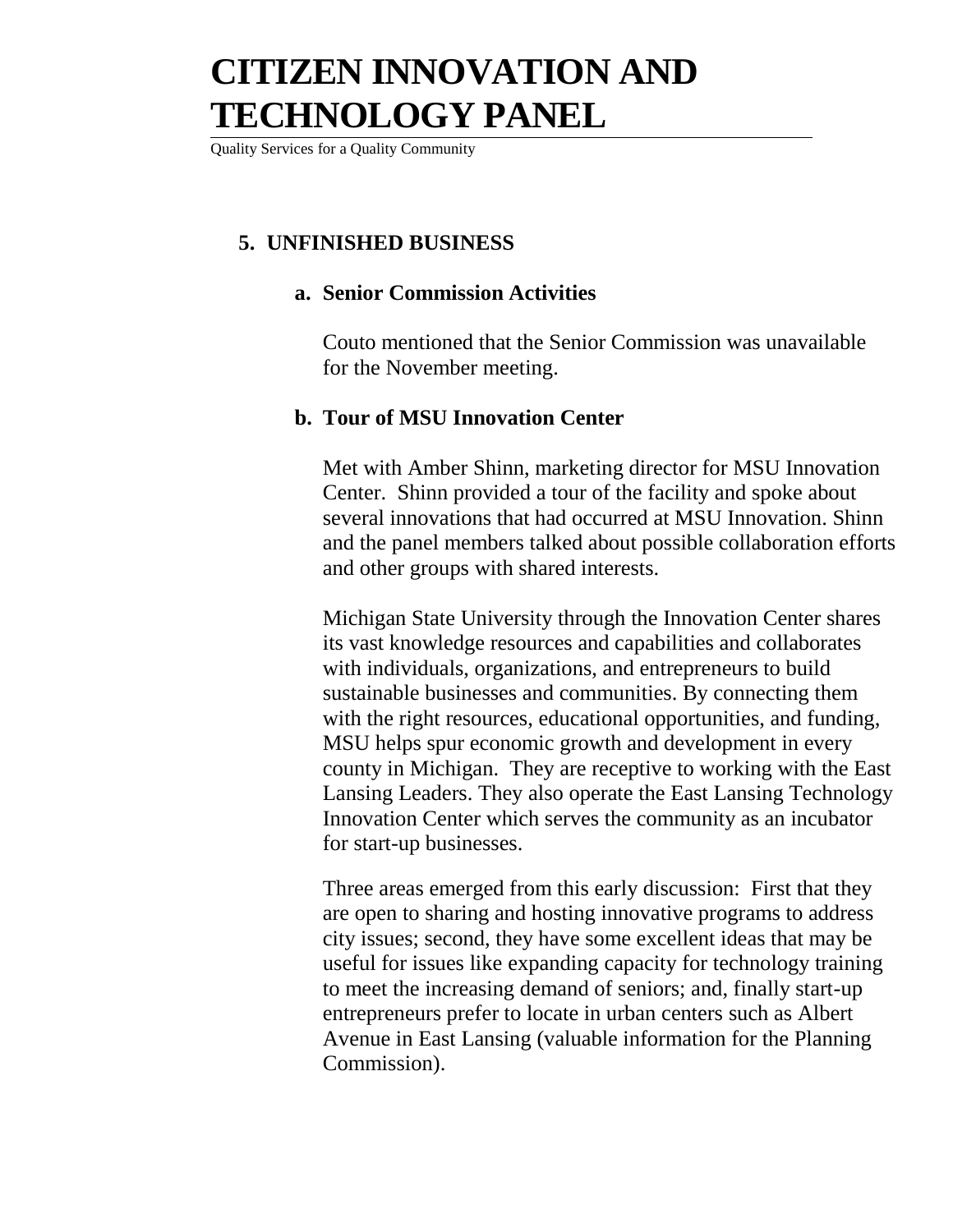Quality Services for a Quality Community

#### **c. Panel Member Digital City Findings**

In lieu of her attendance, Douglass posted her findings to the shared cloud drive for the panel to review. Sardar researched Boulder, CO and expressed the importance of a strategic plan. Sardar also researched Lynchburg, VA and commented that their open data portal was remarkable. Edwards researched Shawnee, KS and noted that there was no significant open data presence but was impressed by their Internet Exchange Parking Spaces program. Edwards also researched Schaumburg, IL and was very impressed by his findings. Edwards provided some background information about Schaumburg, IL and mentioned that they had a call center and 44 IT personnel. Edwards also spoke about their business hub, online metrics, and their KPI. Edwards also mentioned that he liked how they had a pull-down menu called "How Do I". Couto researched Williamsburg, VA and mentioned that they had a small IT staff. Couto also remarked on how they were using an adopted Lean Six Sigma / ITIL model and that providing customer service was a key to their success.